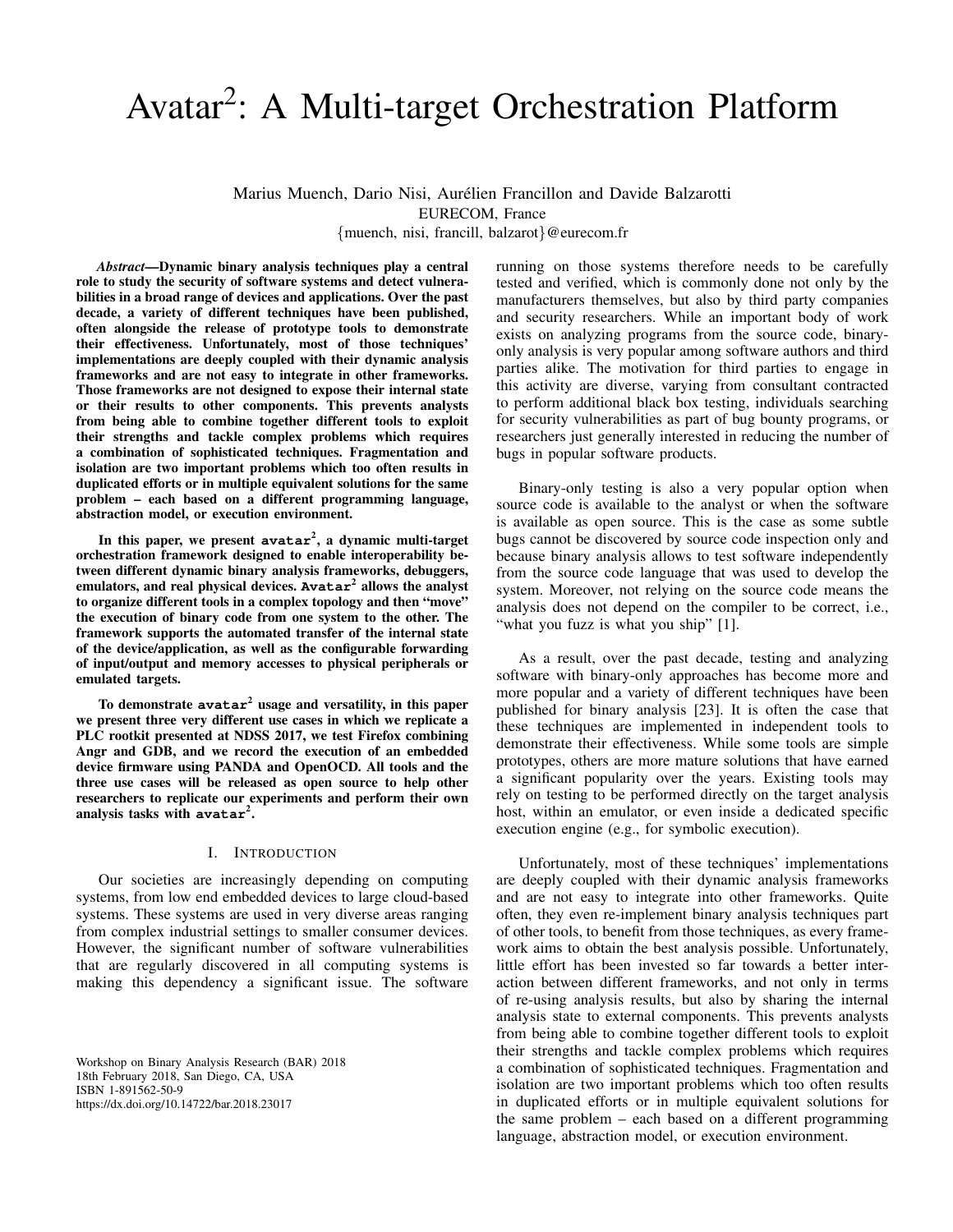In this paper we present  $avatar^2$ , a framework we developed to facilitate the interoperability among multiple binary analysis tools, such as debuggers, symbolic execution engines, and emulators. The basic principle behind our solution is to let the analyst choose multiple execution environments, which are later used to perform their tasks on the *same* execution state. Indeed, we will show in this paper that there are a variety of scenarios in which it is beneficial to keep a specific analysis not only local to one tool, but using its state as a basic block inside other analysis environments.  $A \vee a \vee a x^2$  is a successor of Avatar [\[29\]](#page-9-1), a system originally designed to perform embedded devices analysis, which we completely re-designed and extended to allow an easy orchestration of arbitrary components that can be combined to perform sophisticated binary analysis tasks.

We believe  $avatar^2$  is the first attempt to provide a generic framework for such *multi-target orchestration*. In particular, this paper makes the following contributions to the area of binary analysis:

- We show that state forwarding between analysis environments is not only useful for embedded devices analysis but is a more generic technique that allows orchestration among multiple environments.
- $\bullet$  We present avatar<sup>2</sup>, a completely redesigned system for orchestrating executions between multiple testing environments.
- $\bullet$  We show how avatar<sup>2</sup> scripting can help to quickly replicate previous research and at the same time improve repeatability of research performed using  $\alpha$ vatar<sup>2</sup>.
- We demonstrate  $\alpha$  vatar<sup>2</sup> usage and versatility with three very different use cases in which we replicate previous firmware research, we record and replay the execution of an embedded device, and we analyze a large desktop application.
- We highlight the benefits of orchestrating the execution across multiple tools: GDB, OpenOCD, QEMU, angr and PANDA.
- We release all tools and the three use cases as open source<sup>[1](#page-1-0)</sup> to help other researchers to replicate our experiments and perform their own analysis tasks with  $a$ vatar $^{2^2}$  $^{2^2}$  $^{2^2}$ .

The rest of the paper is structured as follows. First, in Section [II](#page-1-2) we provide a general background on program analysis, and summarize the original Avatar [\[29\]](#page-9-1), the predecessor of avatar<sup>2</sup>. Afterwards, we present the avatar<sup>2</sup> framework (Section [III\)](#page-2-0) and then show its usefulness with three case studies (Section [IV\)](#page-4-0) highlighting interesting aspects of the framework. We then discuss the results (Section [V\)](#page-7-0) compare avatar<sup>2</sup> with related work (Section [VI\)](#page-7-1) and close the paper with concluding remarks.

# II. BACKGROUND

<span id="page-1-2"></span>Before describing the  $avatar^2$  framework, we provide some background information on the topic of dynamic binary analysis, to emphasize the need for multi-target orchestration. Afterwards, we briefly discuss the original Avatar framework,

the predecessor which served as inspiration for  $avatar^2$ . Although the purpose of the original tool was solely to enable dynamic binary analysis for embedded devices by connecting S2E [\[5\]](#page-8-1) to a physical device, it introduced a number of important concepts for building an orchestration framework suitable for coordinating multiple dynamic binary analysis tools.

# <span id="page-1-3"></span>*A. Dynamic Binary Analysis*

Program analysis is commonly divided in *static* and *dynamic* analysis. Static analysis reasons about the program just by examining its code, whereas dynamic analysis relies on the actual execution of the program. Therefore, static analysis can provide sound results by analyzing all possible execution path of a program.

However, with static analysis the whole runtime state of the program is not available (e.g., heap structures, some pointers or threading) and approximations are often needed to decide otherwise undecidable problems, which may lead to a high number of false positives. Dynamic analysis avoids those problems by analyzing the actual behavior of a program while it executes on a given input (at the price of being able to observe only a small portion of the program state and code).

One common application of dynamic analysis is security testing and evaluation, which aims at discovering bugs that impact the security of the program under analysis. Common examples of those bugs are authentication bypasses, memory corruptions, or memory disclosure, which can all be beneficial to a potential attacker. In this context, binary program analysis, which is based on machine code only, is especially important for two reasons. First, binary code is the most accurate representation of the program as it is the code that is executed directly on the processor. Second, despite the existence of a steadily growing open source movement, a large number of programs are distributed only in binary form. This applies especially to programs written in memory-unsafe languages, such as C and C++, which are an excellent target for attackers, due to their widespread deployment.

In recent years, the state of the art in dynamic binary analysis has largely improved and a variety of tools were developed and made available to assist security testing. The classic approach requires the instrumentation of the binary under examination – either dynamically or statically – before the execution of the program. Valgrind [\[18\]](#page-9-2) and Address-Sanitizer [\[22\]](#page-9-3) are popular examples of tools following this approach.

Another relevant use of dynamic analysis is in combination with a symbolic execution engine, either as a way to provide concrete inputs to drive the symbolic exploration (in what is traditionally called *concolic execution*) or as a way to execute a program along multiple paths driven by a symbolic exploration and constraints solving. The development of this kind of hybrid engines experienced a renaissance in the last decade and an analyst has to choose between several frameworks, such as angr [\[24\]](#page-9-4), BAP [\[2\]](#page-8-2), Manticore [\[27\]](#page-9-5), Miasm [\[10\]](#page-8-3), BINSEC/SE [\[8\]](#page-8-4) or Triton [\[21\]](#page-9-6).

While each solution has its own strengths and weaknesses, they all share a property: each analysis task is bound to

<span id="page-1-0"></span><sup>&</sup>lt;sup>1</sup>All code and examples are available at: <https://github.com/avatartwo/>

<span id="page-1-1"></span><sup>&</sup>lt;sup>2</sup>We apologize in advance for any confusion between  $\alpha$ vatar<sup>2</sup> typography and the inevitable footnotes references in superscript.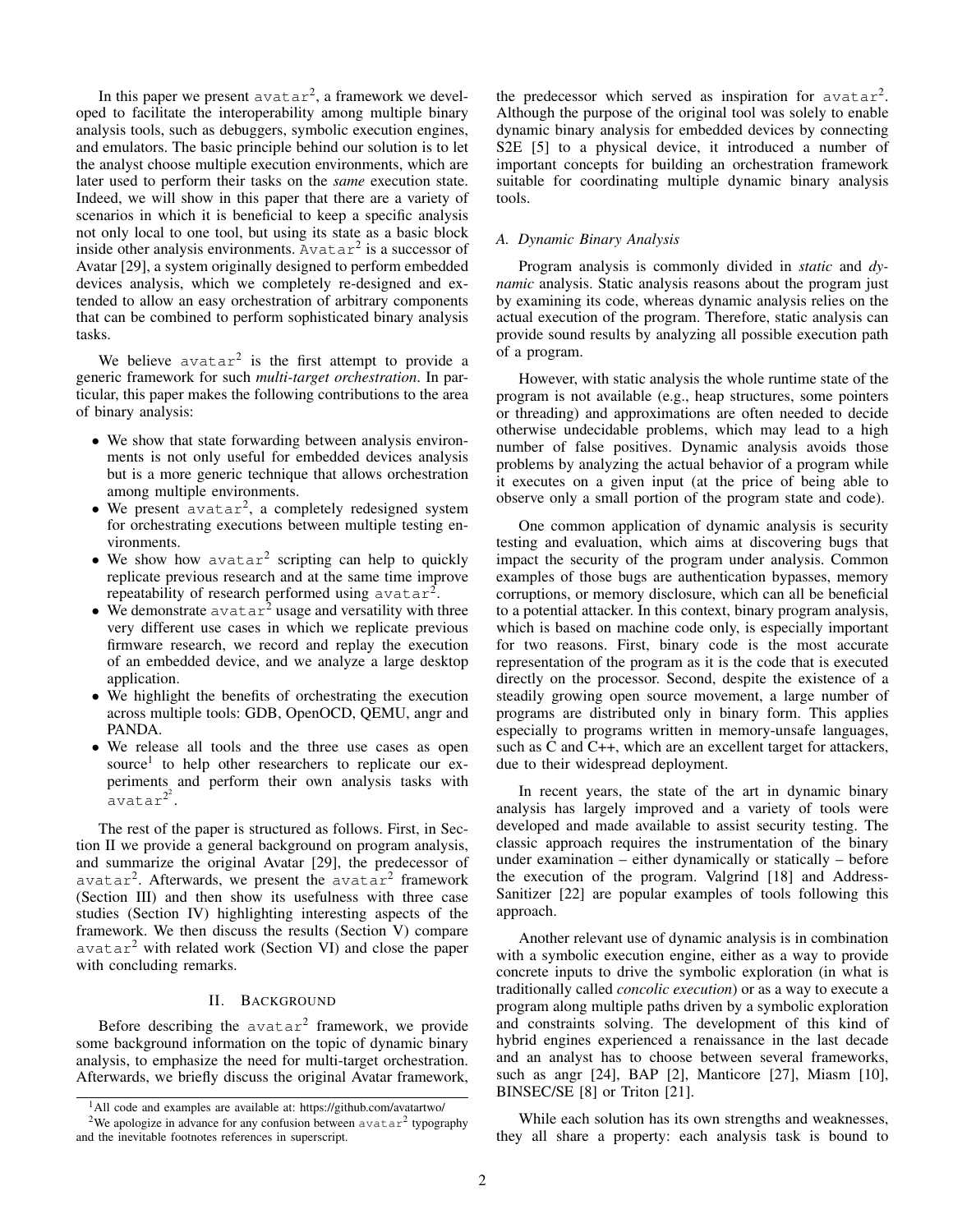its own dedicated tool. This is due to a variety of reasons, including incompatible design choices (such as the use of an *intermediate representation* specific to a certain tool or the abstract representation of the program state in a custom format) or the fact that developers often implement tools as standalone systems that are implemented to be flexible to use but are nevertheless difficult to integrate with other solutions. Besides leading to duplication of work, as different tools are often implementing the same dynamic binary analysis techniques independently from each other, this prevents the full potential of binary analysis from being unleashed.

# *B. Avatar One*

Avatar [\[29\]](#page-9-1) is a dynamic binary analysis framework for embedded devices. In essence, it allowed partial emulation of firmware inside S2E, a symbolic execution engine based on QEMU. To achieve this goal, I/O requests which can not be emulated are forwarded to the actual embedded device, either via dedicated debugging ports or by using a debugging stub manually injected into the device.

While Avatar focused solely on allowing S2E to work on embedded devices, it introduced the following concepts which play an important role for the design of a more general binary dynamic analysis orchestration framework:

- Target Orchestration. Avatar introduced the concept of orchestration, not simply as a way to control its two targets (S2E and the physical system), but also as mean to automatically transfer the execution from one tool to the other, based on certain events specified by the analyst.
- Separation of Execution and Memory. While the execution of a software and its memory space are tightly linked together in traditional analysis approaches, Avatar decouples them. This, among others, allows the framework to use a so called *remote memory*, whereby the execution proceeds on one target, while memory reads and writes are forwarded to another target. This allowed Avatar to achieve partial emulation, whereas the main firmware is executed in an emulator, while accesses to memory-mapped peripherals are forwarded to the actual device.
- State transfer and synchronization Next to the orchestration of execution, Avatar provided the possibility to selectively transfer the state from one of its targets to another, where the state is defined by the combination of the content of the memory as well as the CPU registers. This allowed Avatar to execute initialization functions on the physical device under analysis, before transferring the state to S2E to perform symbolic execution.

# III. THE AVATAR<sup>2</sup> FRAMEWORK

<span id="page-2-0"></span>As discussed in section [II-A,](#page-1-3) dynamic binary analysis can greatly benefit from the interconnection of existing tools. In this section, we will present  $avatar^2$ , the framework we developed to enable flexible dynamic binary analysis by interconnecting debuggers, emulators and other dynamic binary analysis frameworks.

# *A. General Overview & Terminology*

Combining and connecting a variety of distinct tools requires a careful planned design to cope with the inherent challenges arising from the large diversity of tools. For example, such tools often use both asynchronous and synchronous communications.

On an abstract level,  $avatar^2$  consists of four dis-tinct elements, as visualized in Figure [1.](#page-3-0) The  $avatar^2$ *core*, *targets* and *protocols* are python libraries (available as open source at [https://github.com/avatartwo/](https://github.com/avatartwo/avatar2) [avatar2](https://github.com/avatartwo/avatar2)) while *endpoints* are third-party software (such as other analysis frameworks, emulators, or solutions to talk to physical devices) controlled and interconnected by  $avatar^2$ .

The  $avatar<sup>2</sup>$  core has three purposes: i) to serve as the main interface for the analyst using the framework, ii) to carry out the actual orchestration and control all the underlying elements, and iii) to catch, dispatch, and react to events generated by the various protocols while communicating with the respective endpoints.

Targets play the role of abstracting each endpoint and providing high-level interfaces to the  $\alpha$ vatar<sup>2</sup> core. However, these python abstractions do not directly communicate with their associated endpoints. In fact, since the actual communication often requires similar patterns that would otherwise be duplicated in multiple targets, it is mediated by a layer of specific *protocols* objects. This architecture makes individual protocols easy to reuse when prototyping new targets. This is for instance the case for a variety of debuggers and emulators that, while typically equipped with their own communication interface, often incorporate also a gdbserver, which can be controlled by gdb's *remote serial protocol*.

The protocols themselves are divided according to their purpose. In most of the cases, a target needs at least a memory protocol, an execution protocol, and a register protocol. These protocols are responsible, respectively, for dispatching memory reads and writes, controlling the execution of the target, and accessing its CPU registers. Additionally,  $avatar^2$  provides the possibility to define additional protocols, such as *monitor* protocols specifically dedicated to monitor the status of an endpoint or specialized *remote memory* protocols that can provide a custom high bandwidth channel for memory accesses from one endpoint to another.

Finally, *endpoints* can be anything worth orchestrating for an analysis, and the initial implementation of  $avatar^2$ supports five different options, which we will present in more details in Section [III-C.](#page-3-1)

The strict separation and abstraction of the different components allow a flexible configuration of a variety of different targets. Thus, in comparison to the first version of Avatar, the scope of the framework is extended far beyond the initial target of dynamically analyzing embedded devices firmware. This is due to the drastic shift of paradigm in  $a$ vatar<sup>2</sup>: instead of orchestrating specific tools with a specific goal, the core goal of avatar<sup>2</sup> is to enable a general interoperability among an arbitrary number of different tools frequently used for dynamic binary analysis.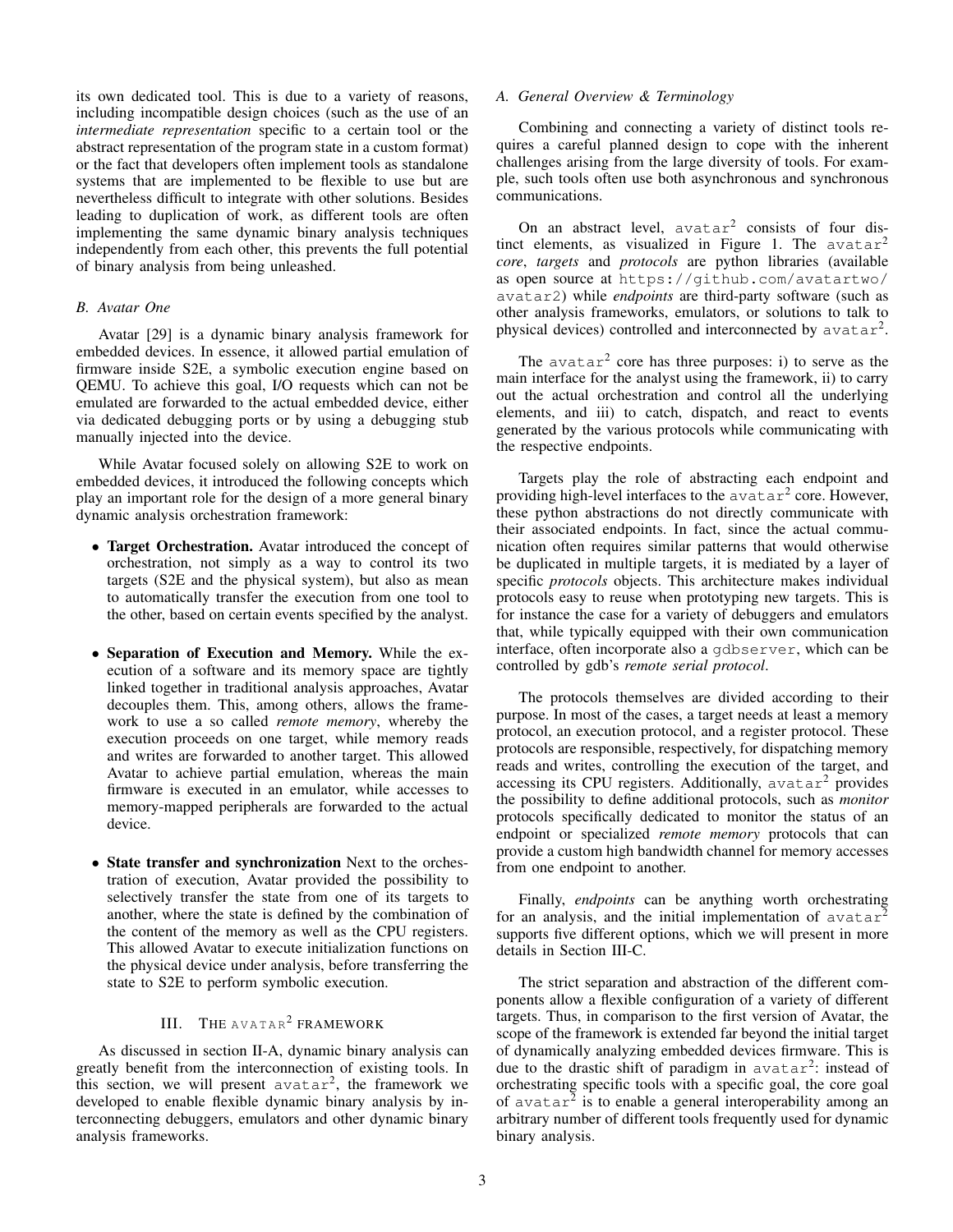<span id="page-3-0"></span>

Fig. 1: Overview of avatar<sup>2</sup>

#### *B. Under the Hood*

So far we introduced the general design of the framework. We now highlight and discuss in more details five specific features provided by  $avatar^2$ . These features are intended to provide additional flexibility in order to cope with different dynamic binary analysis tools.

*1) Architecture Independence:* With the emerging interconnectivity of software not only on commodity computers, but also on embedded systems, the variety of architectures and instruction sets of interest for program analysis systems is broader than ever. Intuitively, as several dynamic binary analysis frameworks already come with support for multiple architectures, an orchestration framework should also be able to cope with those. Avatar<sup>2</sup> handles this problem by relying on a flexible description of the architectures in a modular manner, with the additional possibility to provide annotations for specific targets (i.e., special variables defined in the architecture that are fetched and consumed by targets). While the current implementation is shipped with descriptions for *x86*, *x86 64* and *ARM*, the modular approach allows to easily extend the framework to support additional architectures or even intermediate representations used by specific tools.

2) Internal Memory Representation: Avatar<sup>2</sup> is designed to interconnect a variety of targets, which internally rarely use the same representation of memory. However, to synchronize the analysis across different frameworks and platforms, a consistent view of a program's memory is required. Hence,  $avatar<sup>2</sup>$  provides interfaces to the analyst for defining and updating the memory layout, which is then pushed to the targets. For instance, unlike other tools,  $avatar^2$  does not represent memory on page granularity. This is because its goal to be able to cope with embedded devices which often consist of memory mapped peripherals and CPU registers that use only a fraction of a common page. Instead,  $avatar<sup>2</sup>$  works by combining *memory ranges* of arbitrary and non-uniform sizes.

*3) Legacy Python Support:* The initial prototype of avatar<sup>2</sup> 's core was written in Python 3.x. While we believe that a future migration to Python 3 is inevitable, several popular dynamic analysis frameworks, such as angr, manticore, and triton are either based completely on  $-$  or export bindings only to – python 2.7. Therefore, we decided to work with Python 3 but still maintaining legacy python support to enable a flawless and performant integration to the aforementioned tools.

*4) Peripheral Modeling:* Embedded devices often consist of custom peripherals which are not implemented inside other endpoints or – even worse – that cannot be represented equivalently in other endpoints at all. Like the first Avatar,  $a\text{v}a\text{t}ar^2$ is able to solve this issue by memory forwarding. However, as memory forwarding can quickly become a performance bottleneck,  $\alpha$ vatar<sup>2</sup> provides an additional way to face this issue by adding prototypes of simple peripherals models. These models can be easily developed in python by the analyst and are, in essence, simple objects that respond to memory reads and writes at specified offsets. Facilitating these modeling mechanism,  $avatar^2$  provides for instance an implementation for a universal serial port interface (USART) which models an interface present in a particular ARM based microcontroller by STMicroelectronics. Hereby, the model receives and transmits input and output over a tcp connection, instead of a physical peripheral.

5) Plugin System: Avatar<sup>2</sup> is designed to have a minimalistic and easy-to-maintain core, whereas the more complex logic is provided by the specific targets and protocols. However, a variety of tasks required by most dynamic analysis procedures are repetitive and therefore would be very inefficient if the analysts would need to re-implement them in every experiment. Therefore, to provide a common code base for these repetitive tasks and to execute them automatically, avatar<sup>2</sup> adopts a rich event-driven plugin-system. Within a plugin, the various events processed during an analysis can be hooked by custom callbacks, or completely new features can be added to the  $avatar^2$  core. Examples for already existing plugins are an assembler and a disassembler, a forwarding plugin for single instructions, which is for instance useful to dispatch co-processor accesses, or a plugin for an *automated* orchestration of the analysis.

# <span id="page-3-1"></span>*C. Supported Targets*

Avatar<sup>2</sup> is designed to integrate new targets with low effort. Currently, it supports five targets, which already provide a large number of analyses combinations.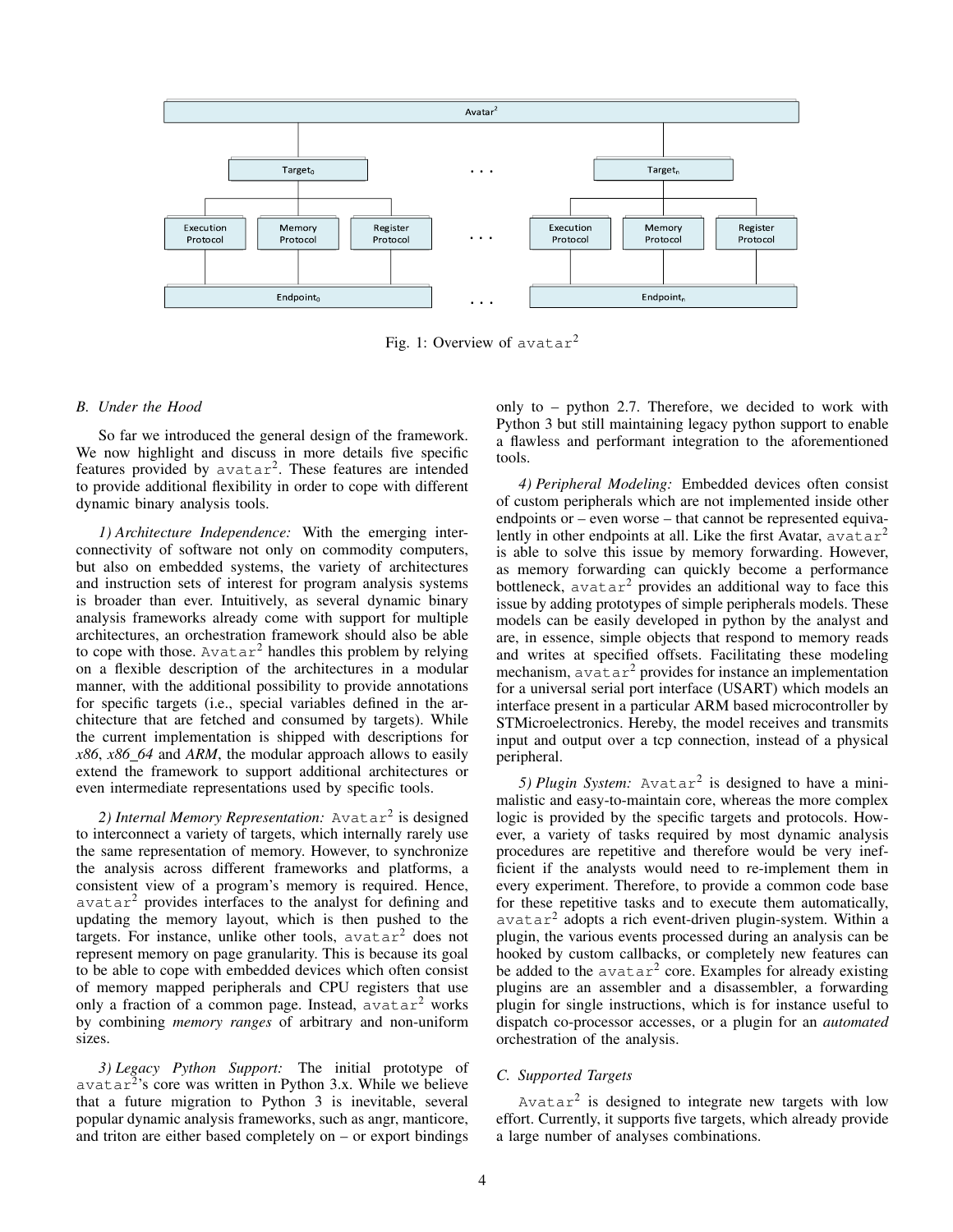# The Gnu Debugger (GDB).

The ability to communicate with GDB is probably one of the most essential features of  $avatar^2$ . The stand-alone target allows to debug GNU/Linux software. Moreover, a variety of endpoints are offering a gdbserver for debugging purposes. Due to the separation of targets and protocols,  $\alpha$ vatar<sup>2</sup> is able to communicate to all of these endpoints.

# OpenOCD.

Modern CPUs and MCUs, and in particular those used in embedded devices, expose standardized debugging ports, such as Joint Action Test Group (JTAG) or Serial Wire Debug (SWD) ports. OpenOCD is an open source tool able to control debug dongles which can be attached to these ports. Those dongles, together with OpenOCD, can be used for fine-grained debugging of the executed software. Naturally, avatar<sup>2</sup> supports OpenOCD to perform analysis of embedded devices.

#### Quick Emulator (QEMU).

QEMU is a popular emulator, which, at its core, uses dynamic binary translation to allow emulation of software written for different architectures. Although it allows to emulate single GNU/Linux programs in its user mode via dynamic system call translation, avatar<sup>2</sup> uses its full system emulation mode to handle hardware peripherals, too. We add two noteworthy components to QEMU which we maintain as part of the  $avatar^2$  project. First, we introduced a new emulation machine, the *configurable machine*, which is able to configure the memory layout in a flexible way. This facilitates the integration with the memory representation of  $avatar^2$  but also to support variety of embedded devices. Second, we added a set of dedicated avatar peripherals, which are responsible for the interaction with other targets during an analysis.

# PANDA.

The Platform for Architecture-Neutral Dynamic Analysis (PANDA) [\[12\]](#page-8-5) is a dynamic analysis engine with focus on enabling repeatable reverse engineering. PANDA is based on QEMU, and hence, reuses the same components incorporated in the avatar<sup>2</sup>'s QEMU target. The strength of PANDA lies on its additional capabilities to record, replay, and analyze a previously-recorded concrete execution.

#### angr.

The symbolic execution and program analysis framework angr [\[24\]](#page-9-4) provides a number of powerful dynamic analysis capabilities. Several small additions to angr have been performed for a better integration with  $\alpha$ vatar<sup>2</sup>. Those modifications are mainly on angr's state and memory management. More precisely, a special representation for memory pages to provide access to the memory of other targets has been added, together with several automatic procedures to set up an analysis state that can be used for  $a$ vatar<sup>2</sup>. Furthermore, as the angr target in avatar<sup>2</sup> inherits angr objects, no direct modifications of angr are required.

# <span id="page-4-2"></span>Listing 1: Re-implementation of HARVEY, using  $avatar^2$ .

from avatar2 import Avatar, ARMV7M, OpenOCDTarget

```
input\_hook = ''''mov r5,0xfffffffc4 b 0x20001E30'''
  output_hook = '''mov r5,0xfffffffd
                    7 mov r4, r5
                    8 mov r5, 0
                    b 0x2000233E'''
11 avatar = Avatar(arch=ARMV7M)
12 avatar.load_plugin('assembler')
13
14 t = avatar.add_target(OpenOCDTarget,
15 openocd_script='harvey.cfg',
           16 gdb_executable='arm-none-eabi-gdb')
17
18 t.init()
19
20 t.set_breakpoint(0xd270)
21 t.cont()
22 t.wait()2324 t.inject_asm('b 0x2000250E',addr=0x20001E2E)
25 t.inject_asm('b 0x20002514',addr=0x20002338)
27 t.inject_asm(input_hook, addr=0x2000250E)
28 t.inject_asm(output_hook,addr=0x20002514)
30 t.cont()
```
5

10

26

29

# IV. USE CASES

<span id="page-4-0"></span>In this section, we present three case studies to demonstrate the versatility of  $avatar^2$  and the usefulness of dynamic multi-target orchestration. Like the rest of  $avatar<sup>2</sup>$ , the full source code of those examples is publicly available at [https://github.com/avatartwo/](https://github.com/avatartwo/bar18_avatar2) [bar18\\_avatar2](https://github.com/avatartwo/bar18_avatar2). Those case studies provide an in-depth view of several possible uses of avatar<sup>2</sup> but is not exhaustive. In fact, we designed  $avatar^2$  to be as versatile as possible, allowing a variety of applications and many more configurations are possible than those presented here.

# *A. Facilitating replication and reproduction of previous studies*

Recent initiatives are pushing more and more towards developing processes for facilitating replication<sup>[3](#page-4-1)</sup> of scientific studies in the system security field [\[6\]](#page-8-6). However, when no example source code is publicly available reproduction of the results is required. Additionally, when embedded devices are involved, reproduction of previous work is often complicated.

We choose HARVEY [\[14\]](#page-8-7), a recently presented PLC rootkit as a reproduction example. Using this example we show that  $\arctan^2$  can be used as a lightweight mechanism to prototype scripts for reproduction of previous studies (or share scripts to facilitate reliable replication). This is a good example for a reproduction study, as this publication contains all the necessary details to reproduce it while no source code or scripts are publicly available.

<span id="page-4-1"></span><sup>3</sup>Following the terminology from [https://www.acm.org/publications/](https://www.acm.org/publications/policies/artifact-review-badging) [policies/artifact-review-badging](https://www.acm.org/publications/policies/artifact-review-badging)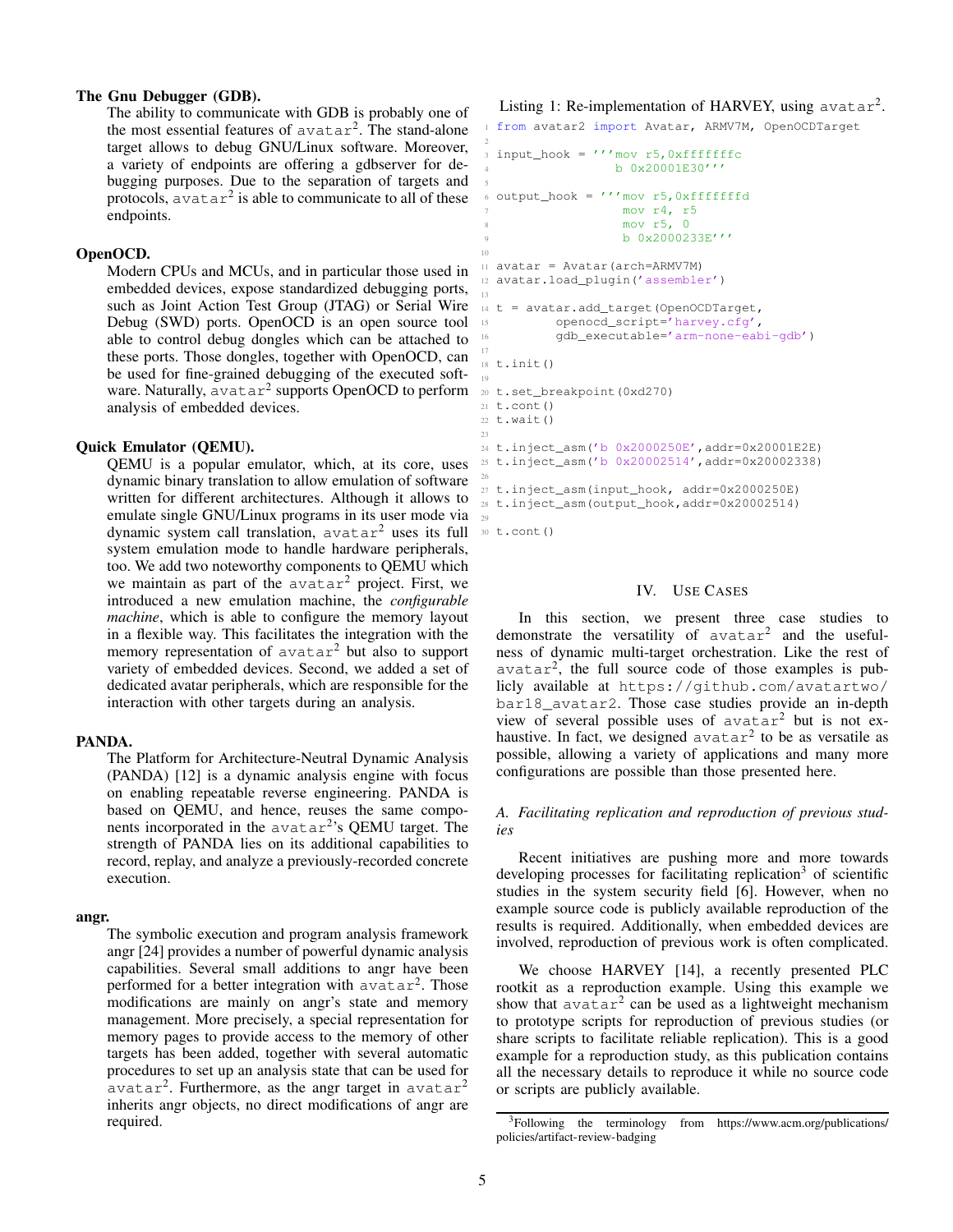Here, we only use  $avatar^2$  for scripting a single target (rather than orchestrating multiple targets). As such, this example does not perform any dynamic binary analysis.

The HARVEY rootkit is designed to be inserted in the firmware of an Allen Bradley PLC. It modifies the functions responsible for forwarding updates of physical inputs and outputs to other parts of the hardware, such as the LEDs and the Human Machine Interface (HMI). As a result, the rootkit is able to tamper with the PLC's I/O in a stealthy manner without reporting suspicious behavior on the LEDs or HMI. For deploying the required modifications, the authors of HARVEY describe two ways of deploying the compromised firmware on the PLC: a) by using JTAG debug access to patch the firmware in memory b) by abusing the firmware update functionality to persistently upload the malicious firmware. Option (a) is possible in this scenario, as parts of the firmware are loaded into and executed from the on-chip SRAM of the main MCU, which - by design - can be modified during runtime. Option (b), on the other hand, requires to exploit the firmware update process. However, the firmware for this PLC is cryptographically signed and the installation of a modified firmware would either require the ability to create a new firmware with colliding SHA-1 hash, the knowledge of the PLC's manufacturers private key, or the presence of a flaw in this signature verification mechanism.

Although we use a slightly different version of the PLC than in the original<sup>[4](#page-5-0)</sup>, we were able to reproduce the base proof of concept implementation of HARVEY using  $\alpha$ vatar<sup>2</sup> and with about 30 lines of python (Listing [1\)](#page-4-2). Figure [2](#page-5-1) shows the PLC after infection by HARVEY: the two orange LEDs indicate the presence of input signals on Port 1 and 2, albeit no inputs are connected to the PLC.

This example provides several interesting insights into the avatar<sup>2</sup> framework. Line 12 loads the assembler plugin, which adds the capability to assemble and inject code into memory, as done in Line 24-28. Then a target is configured (L. 14-17), and it is initialized as a standalone target (L. 18). However, the hooks for HARVEY can not be inserted right away, as the secondary firmware code has first to be loaded into the SRAM. Hence, we insert a breakpoint after those initialization functions (L. 20), before starting the execution (L.21) and waiting for the breakpoint to be hit (L. 22). The hooks are then inserted (L. 24 to L.28) and the execution is resumed (L. 30).

While the full rootkit can be injected into the firmware without the presence of  $avatar^2$ , we want to stress that the usage of the framework provides a *centralized* and *unified* interface for dynamic instrumentation, which greatly eases replicability and, in turn, reproducability.

## *B. Extending Symbolic Execution to complex Software*

Although the state-of-the-art in symbolic execution of binary software is steadily progressing, its application is often bound to rather simple software for a variety of reasons. The limiting factors can either be implementation constraints, such

<span id="page-5-1"></span>

Fig. 2: PLC Infected with HARVEY using  $avatar^2$  as instrumentation framework. The communication with  $avatar^2$ is performed with a JTAG debugger.

as missing environment abstractions, or more general problems to symbolic execution in general, such as state explosion or limitations of SMT-Solvers.

Although we do not aim to provide a generic solution for such limitations, we show that  $\alpha$  avatar<sup>2</sup>'s state transfer and synchronization capabilities can be used to dynamically transfer states from concretely executed software into symbolic execution engines which would not be otherwise able to reach such state of execution. More specifically, we will analyze *Firefox*, a popular browser. We choose this particular program because of its size and the complexity, which make it nearly impossible to analyze using a symbolic engine such as *angr*.

To show the implications for binary analysis, we will use  $avatar<sup>2</sup>$  to discover an artificially inserted bug in the GLrendering engine of the browser's javascript engine. While the inserted bug itself is a trivial null pointer dereference, its location and trigger condition are inspired by CVE-2017- 5459[5](#page-5-2) .

The base idea how to leverage the capabilities of  $avatar^2$ is extremely simple: we execute Firefox in GDB until the function of interest, and then transfer the concrete state into angr, symbolize some attacker controlled arguments to the function and explore until we eventually find a bug. This approach has a number of advantages with respect to a plain symbolic execution. First, it enables the execution of the initialization phase of the program under analysis at nearly<sup>[6](#page-5-3)</sup> native speed. Second, the symbolic execution starts from a valid concrete state of the program, which reduces the need for over-approximations and, subsequently, reduces the exploration space. This is in contrast to letting angr analyze one single function of a binary by considering symbolic all the environment around the execution, including the memory, which would also lead the analysis through paths which are not possible in a concrete execution of the program.

<span id="page-5-0"></span><sup>4</sup>We used an Allen Bradley 1769-L16ER-BB1B CompactLogix 5370 PLC, while HARVEY was initially implemented on an Allen Bradley 1769-L18ER-BB1B CompactLogix 5370

<span id="page-5-3"></span><span id="page-5-2"></span> $5$ [https://bugzilla.mozilla.org/show](https://bugzilla.mozilla.org/show_bug.cgi?id=1333858)\_bug.cgi?id=1333858 <sup>6</sup>Running the process in GDB introduces some slowdowns.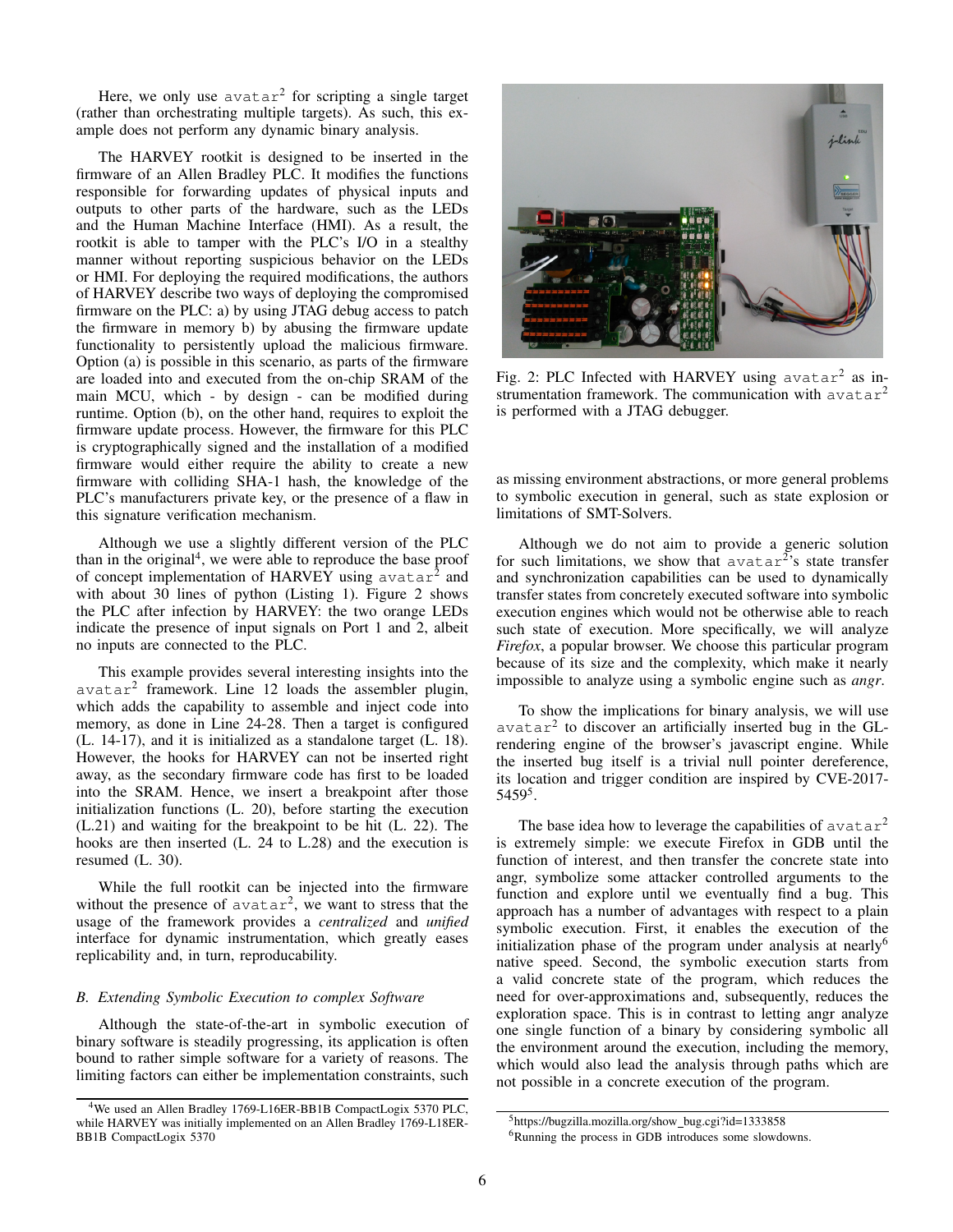While the idea sounds simple,  $avatar^2$  has to overcome several challenges. First of all, *angr* stores a variety of metadata associated to each memory location. As a result a full state transfer would blast the memory representation capabilities of angr. Hence, on state transfer we only transfer the *memory mapping* into angr, while leaving the memory uninitialized. The transfer of memory contents happens when angr actually accesses the memory, effectively resulting into a *copy-on-read* primitive. In contrast, writes are local to angr and they are not forwarded back to the Firefox process, as this would introduce inconsistencies between the different symbolic states inside angr.

Another problem during state transfer are the segment registers, which are not exported by GDB and which can not easily be transferred into general purpose registers. We created a shared library injected into the process under analysis, which uses the arch\_prctl syscall to retrieve the values for those registers. Upon a state transfer,  $a \text{v} a \text{t} a r^2$  snapshots the register state, executes the library functions to retrieve the segment registers, forwards them to angr and restores the original state of the process under analysis.

A third challenge we had to overcome are commonly used library functions. Indeed, many symbolic execution environments such as KLEE [\[3\]](#page-8-8) or angr do not symbolically execute standard libraries functions (e.g., printf, fread) because of their complexity and unwanted interaction with the environment. Instead, simpler function stubs are executed, which are called "SimProcedures" in the angr terminology. To benefit from the advantages of such abstractions, we automatically match the SimProcedures known to angr with the symbols present in the analyzed process. Once a match is found, the according address in the process is hooked with the SimProcedure, effectively retrofitting the function abstractions onto the state transferred to angr.

The interested reader can find our  $avatar^2$  script for finding the bug in the appendix. This script runs in approximately 9 minutes in our test environment consisting of a VM with four Intel Xeon E5-2650L cores and 16GB of RAM. During the symbolic exploration 36 basic blocks are executed and 21 unique pages are copied from GDB to angr. The observable effects of this itself are rather trivial to detect in this example, as it causes an invalid memory access, which both angr and avatar<sup>2</sup> can easily recognize.

However, the path causing this invalid memory access can not easily be found utilizing angr alone. In fact, we were not able to detect this bug when advising angr to begin the exploration from the beginning of the function containing the bug without inheriting a concrete state from  $\alpha$ vatar<sup>2</sup>. The reason for this lies within the fact that the GL rendering functionalities are involving frequent accesses to global objects, which is hindering the exploration when annotated fully symbolically. The other approach, of executing Firefox from the beginning in angr, is likewise not able to uncover this bug. This is because of two reasons: First, this bug is located deeply within the execution and too many paths would have to be explored first before realistically finding the bug. Second, a variety of mechanisms used internally in Firefox can currently not be expressed in angr, such as inter-thread communications.

#### <span id="page-6-1"></span>Listing 2: Recording embedded device's execution.

```
1 from avatar2 import ARMV7M, Avatar, OpenOCDTarget,
      PandaTarget
3 avatar = Avatar(arch=ARMV7M)
4 avatar.load_plugin('orchestrator')
 5
6 nucleo = avatar.add_target(OpenOCDTarget,
            7 openocd_script='nucleo-l152re.cfg',
            8 gdb_executable='arm-none-eabi-gdb')
 9
10 panda = avatar.add_target(PandaTarget,
            executable='panda/qemu-system-arm',
12 gdb executable='arm-none-eabi-gdb')
13
14 rom = avatar.add_memory_range(0x08000000, 0x1000000,
15 file=firmware)
16 ram = avatar.add_memory_range(0x20000000, 0x14000)
17 mmio= avatar.add_memory_range(0x40000000, 0x1000000,
18 forwarded=True, forwarded_to=nucleo)
19
20 avatar.init_targets()
21
22 avatar.start_target = nucleo
23 avatar.add_transition(0x8005104, nucleo, panda,
24 synced_ranges=[ram], stop=True)
25 avatar.start_orchestration()
26
27 panda.begin_record('panda_record')
28 avatar.resume_orchestration(blocking=False)
29
30 \left[\; \ldots \;\right]31
32 avatar.stop_orchestration()
33 panda.end_record()
```
As a result, angr can outperform the other approaches by utilizing an initial concrete state, which can either be manually injected by the analyst, or, as seen in the example, automatically extracted from gdb using avatar<sup>2</sup>. This perfectly demonstrates the advantages of state transfer and synchronization primitives provided by the framework.

#### *C. Recording and Exchange of Firmware Execution*

Traditionally, dynamic analysis of firmware for embedded devices requires either the presence of the physical device or the ability to emulate the firmware. In this example, we show that  $avatar^2$  is capable of recording parts of the execution of a firmware by partially emulating it. This recording can then be replayed and analyzed without the presence of the physical device. To achieve this, we instruct  $a$ vatar<sup>2</sup> to use the PandaTarget to emulate and record the core parts of the firmware, while memory accesses to hardware peripherals are forwarded to a physical device, controlled by  $\alpha$ vatar<sup>2</sup>'s OpenOCDTarget.

In this example, we use a Nucleo STM32L152RE development board as physical target, which comes with an ARM Cortex-M3 MCU whose JTAG connection is available over the on-board USB interface. We use an example firmware form *ARM mbed*[7](#page-6-0) . As often with embedded code, it performs many low-level memory accesses to the hardware's peripherals. PANDA alone would not be able to emulate the execution of

<span id="page-6-0"></span><sup>7</sup><https://www.mbed.com>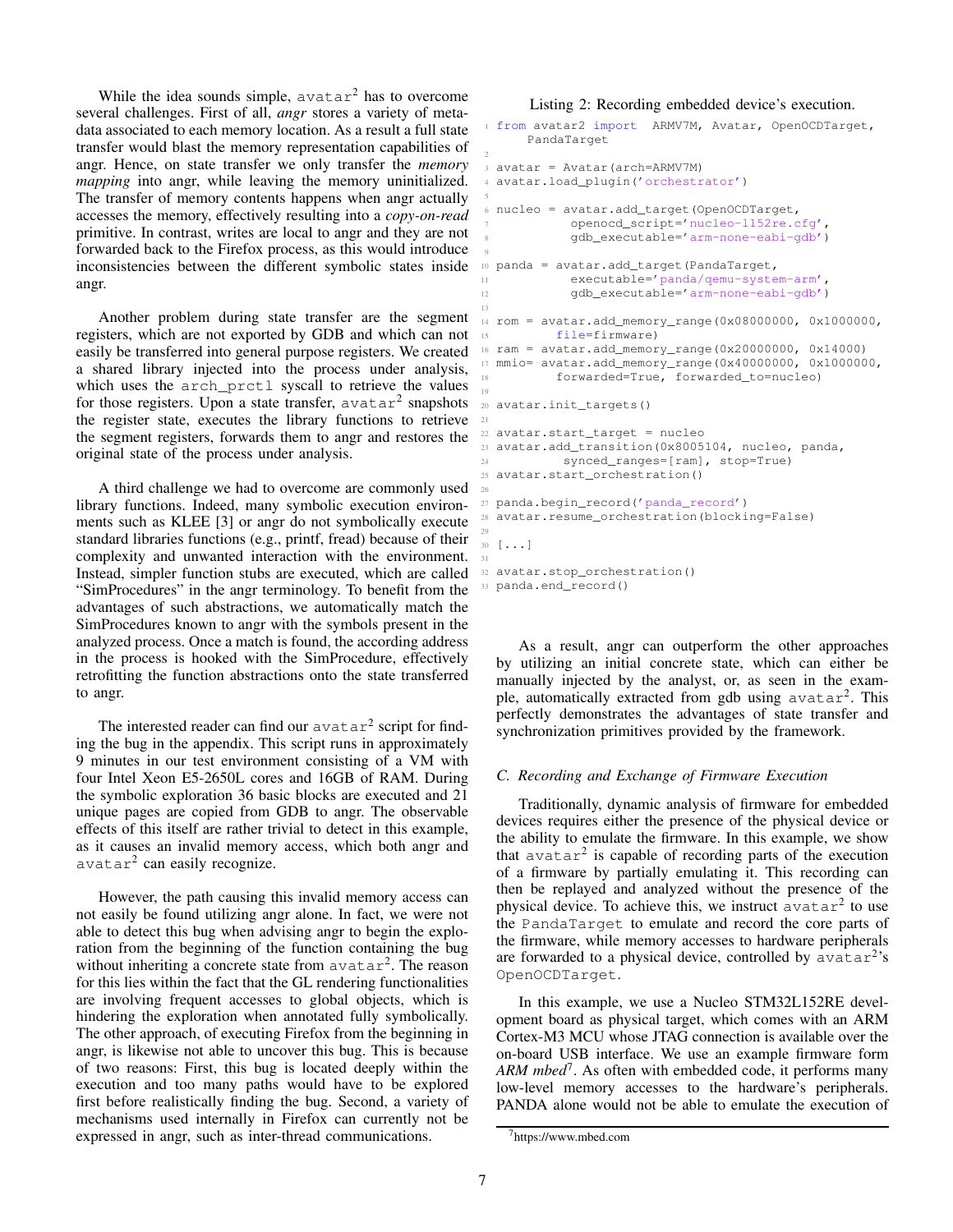this firmware, because the firmware would not execute properly without proper emulation of the device's specific peripherals.

The according  $avatar^2$  $avatar^2$  script is shown in Listing 2 and exhibits a couple of notable points. Line 3-12 are responsible for the usual general setup of  $avatar^2$  and targets. Note that this time the orchestration plugin is loaded, which allows a different way to control the execution of targets as seen in the previous example. Line 14-18 define an *explicit* memory layout, including the ROM memory, backed by the firmware, and Memory-Mapped I/O (MMIO), which will be forwarded to the physical device, using the *remote memory* functionalities of avatar<sup>2</sup> .

After the definition of memory, the targets are initialized (L. 20) and the actual orchestration is set up: Line 22 defines which target shall be used for execution first. Line 23 adds *transition*, in which  $avatar^2$  will switch the execution from one target to another, while synchronizing the registers and memory ranges specified by the synced\_ranges argument. In this case, only the RAM range needs to be synchronized, as this is the only dynamic memory local to more than one target within this analysis. The last argument, stop, instructs  $avatar<sup>2</sup>$  to stop the orchestration after this transition. The reason for this state transfer lies in the desire to execute the initialization functionalities of the physical device on the device itself, as they are not of interest for the analysis of the main firmware.

The following line (L. 25) starts the automatic orchestration. Avatar<sup>2</sup> will run until a transition with the stop flag is hit, which is trivial in this case, as only one transition is defined. As a result, line 27, which enables the execution recording of PANDA, is executed after the transition finished and the automatic orchestration has to be resumed (L. 28). Once the interesting parts of the firmware's execution have been recorded, both the orchestration and the recording can be stopped (L. 32f). Afterwards, the execution recording is available and can be reused in PANDA (e.g., to perform further analysis) without using the embedded device.

This demonstrates the importance of  $avatar<sup>2</sup>'s$  unique separation between execution and memory, which allows the forwarding of MMIO in the first place. Without this, the initial recording, even with the presence of the physical device, would not be possible as long the underlying hardware platform can not fully be emulated.

## V. DISCUSSION

<span id="page-7-0"></span>In order to effectively combine and orchestrate different frameworks,  $avatar^2$  needs to be generic enough to support a variety of frameworks with different design philosophies, execution primitives and scopes. Even though we think that it is unfeasible to be generic enough to allow support for every dynamic binary analysis frameworks, we believe that our abstraction and distinction of targets, protocols and endpoints enable a variety of frameworks to be potential targets for avatar<sup>2</sup> .

In fact, we designed  $avatar^2$  to keep the implementation overhead for adding a new target as simple as possible. To add a new target, an analyst needs first to decide over which protocol instances it communicates to the associated endpoints. In case the endpoint can not be controlled over already existing protocols, the implementation of the additional protocols will require the majority of the effort. However, we believe that by providing protocol implementations for both GDB and QEMUbased targets, already a decent amount of potential endpoints can be integrated into avatar<sup>2</sup> without the need to add new protocols. Once the right protocols are chosen, the actual target class can be written, which needs to provide interfaces for functionalities specific to the target, and an initialization function, which sets up the endpoint and connects the different protocols to it.

One of the main goals of the framework is to enable popular dynamic binary analysis frameworks to interoperate with embedded devices firmware. While two out of the three examples were targeting embedded devices, both were relying on the presence of a JTAG interface. Unfortunately, when analyzing real world hardware, such an interface is not always available. However, even in those cases avatar<sup>2</sup> can be used together with these hardware instances if, for example, a gdbserver can be launched directly on the device or a GDB stub can be injected at runtime, for instance using a bootloader. However, those stubs are highly dependent on the architecture of the analysed target and are hard to abstract in a generic way. Although such stubs already exist for some targets <sup>[8](#page-7-2)</sup> However, the stubs are not currently part of the current version of avatar<sup>2</sup> , but we plan to provide such debuggers as dynamic loadable plugins in the future.

An additional challenge for embedded devices is given when embedded devices do not communicate over MMIO, but trigger interrupts, e.g., upon arrival of new data.  $a\text{vatar}^2$ provides an experimental support for forwarding interrupts on some hardware. However, the lack of genericity of interrupt handling is a limitation of the framework. Indeed, the way interrupts are triggered and served is tightly coupled to the hardware they are occurring on. As a result, interrupts need to be implemented in a per-target manner by using dedicated protocols for dispatching interrupts.

# VI. RELATED WORK

<span id="page-7-1"></span>Even though  $\texttt{avatar}^2$  is - up to our knowledge - the first attempt to flexibly combine debuggers, emulators and dynamic binary analysis frameworks in a generic manner, a few tools have been directed to solve specific subproblems also tackled  $in$  avatar<sup>2</sup>.

First and foremost, several existing tools embed or integrate other, third-party tools. So does Driller [\[25\]](#page-9-7) for instance combine angr [\[24\]](#page-9-4) with AFL [\[30\]](#page-9-8) to benefit from both the advantages of symbolic execution and fuzzing. Similarly, FrankenPSE [\[28\]](#page-9-9), allows sharing of snapshots between PySymEmu [\[13\]](#page-8-9), a symbolic execution tool and the GRR Fuzzer [\[26\]](#page-9-10). Unfortunately, as of time of writing, no open source version of FrankenPSE has been made available, which makes a direct comparison to other approaches difficult.

Independently, angr recently deployed a modular designphilosophy, allowing to exchange different parts within the symbolic execution framework. As a result, different execution

<span id="page-7-2"></span><sup>8</sup><https://github.com/avatarone/avatar-gdbstub> or qcdebug [\[9\]](#page-8-10)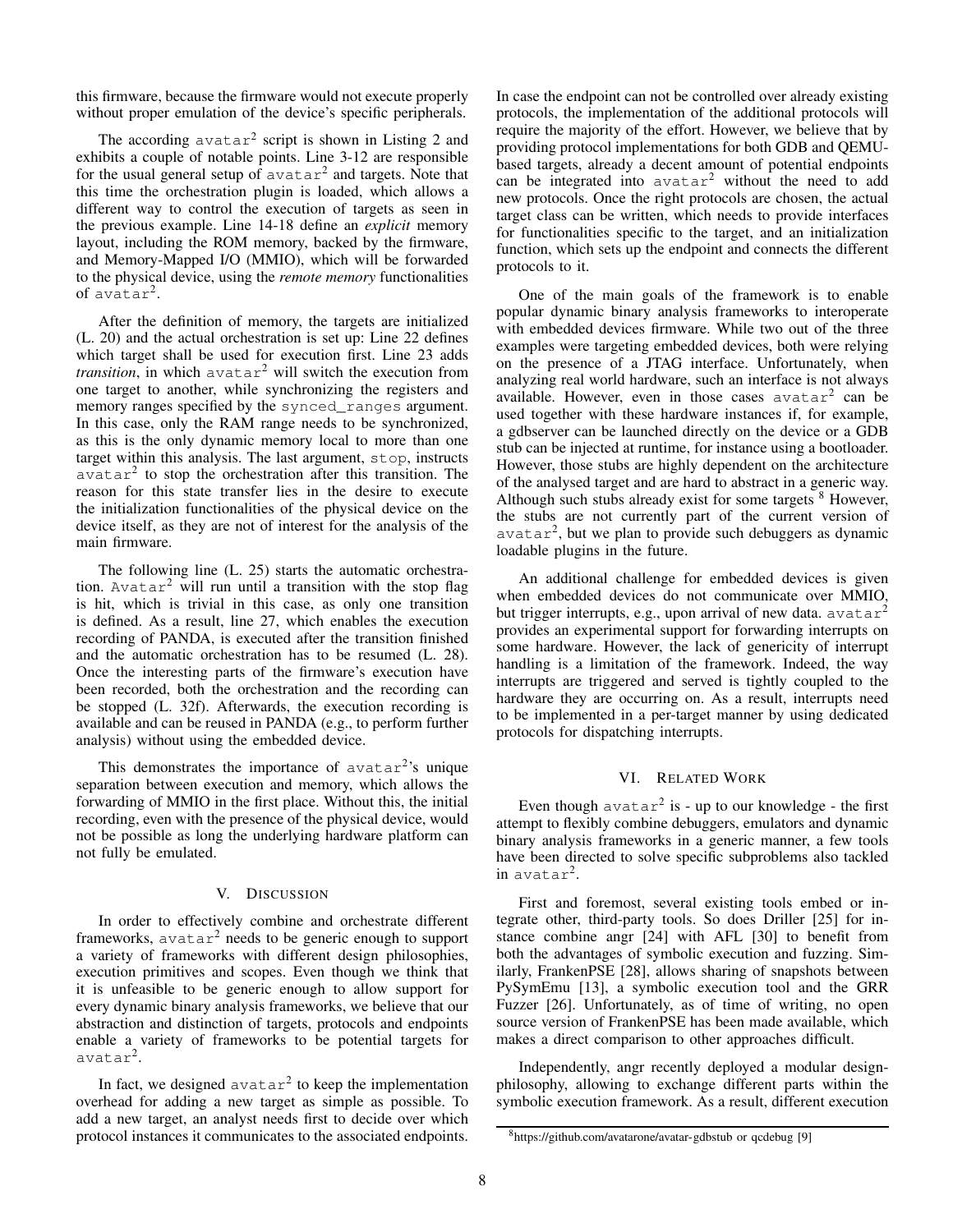engines, Intermediate Representation (IR) or constraint solvers can be plugged into the framework.

Another example for a tool benefiting from external projects is given by *radare2* [\[19\]](#page-9-11). Although being a reverse engineering framework as its core it facilitates code emulation thanks to a custom IR. Nevertheless, it is designed to be enabled to control a variety of debuggers, and provide implementations for GDB and WinDBG. On top of this, community based plugins are integrating frameworks like Miasm [\[10\]](#page-8-3) or emulators like Unicorn [\[20\]](#page-9-12) into the radare2-ecosystem. Although this, just like angr, already enables powerful analysis, the specific tool is, together with its initial purpose, in the foreground.

Next to interconnecting independent targets, approaches for decoupling execution and memory have been incorperated by other tools, for instance by Surrogates [\[17\]](#page-8-11) and Prospect [\[16\]](#page-8-12), which both use memory forwarding to enable the analysis of embedded devices. Hereby, Prospect focuses on allowing partial emulation of Linux based targets by forwarding syscalls accessing device drivers. Surrogates, on the other hand, uses custom hardware to forward MMIO accesses with a high bandwidth, effectively enabling near-realtime analysis of embedded devices.

Additionally, a lot of modern dynamic binary analysis frameworks with different purposes are based on QEMU. DECAF [\[15\]](#page-8-13) for instance focuses on just-in-time virtual machine introspection and tainting, while PANDA [\[12\]](#page-8-5) provides primitives for recording and replaying executions, whereas advanced analysis plugins are used during the repeatable replay of an execution. Rev.ng [\[11\]](#page-8-14), on the other hand, is most notably known for recovering control flow graphs and function boundaries as basic block for subsequent analyses and  $S<sup>2</sup>E$  [\[5\]](#page-8-1) expands full-system emulation with the capability of symbolic and concolic execution. Furthermore, even tools for analyzing embedded devices firmware without having the actual device are based on QEMU, such as Firmadyne [\[4\]](#page-8-15), which emulates a generic kernel for Linux-based firmware, and LuaQEMU [\[7\]](#page-8-16) which provides prototyping of hardware boards in Lua.

While all of those tools have their strength and are already quite powerful, they are rarely designed with interoperability in mind. As a result, the majority of those tools heavily modify QEMU for their purposes, effectively denying an easy integration with other tools. The patches for QEMU done by  $a$ vatar<sup>2</sup>, on the other hand, are minimalistic and centralized in the code base, which leads to an easy integrability of those tools as future targets for  $avatar^2$ .

#### VII. CONCLUSION

In this paper, we showed the need to be able to interconnect popular dynamic binary analysis frameworks. We presented  $a$ vatar<sup>2</sup>, a python based tool, designed to be able to dynamically orchestrate a wide range of frameworks, debuggers, and emulators. The initial implementation of the framework is already able to orchestrate the execution between GDB, QEMU, angr, OpenOCD, and PANDA, and provides easy-to-use interfaces to transfer the state across one of the tools into another. We demonstrated the versatility of  $avatar^2$  with three use cases, which by no means exhaust the possibilities provided by the framework. More specifically, we used  $a\text{vatar}^2$  as

dynamic instrumentation tool to reproduce HARVEY, a novel PLC rootkit, we found an artificially inserted bug in Firefox by combining GDB with angr, and we recorded the execution of an embedded device firmware, by using PANDA together with OpenOCD.

All in all, we believe that  $avatar^2$  can greatly improve state of the art dynamic binary analysis, as now the strengths of different tools can be combined into single analysis scenarios.

### **REFERENCES**

- <span id="page-8-0"></span>[1] E. Bounimova, P. Godefroid, and D. Molnar, "Billions and billions of constraints: Whitebox fuzz testing in production," in *Proceedings of the 2013 International Conference on Software Engineering*. IEEE, 2013.
- <span id="page-8-2"></span>[2] D. Brumley, I. Jager, T. Avgerinos, and E. J. Schwartz, "BAP: A binary analysis platform," in *International Conference on Computer Aided Verification*. Springer, 2011.
- <span id="page-8-8"></span>[3] C. Cadar, D. Dunbar, D. R. Engler *et al.*, "Klee: Unassisted and automatic generation of high-coverage tests for complex systems programs." in *Proceedings of the 8th USENIX conference on Operating Systems Design and Implementation*, 2008.
- <span id="page-8-15"></span>[4] D. D. Chen, M. Woo, D. Brumley, and M. Egele, "Towards automated dynamic analysis for linux-based embedded firmware." in *Proceedings of the Network and Distributed System Security Symposium*, 2016.
- <span id="page-8-1"></span>[5] V. Chipounov, V. Kuznetsov, and G. Candea, "S2e: A platform for invivo multi-path analysis of software systems," in *16th Intl. Conference on Architectural Support for Programming Languages and Operating Systems*. ACM, 2011.
- <span id="page-8-6"></span>[6] C. Collberg and T. A. Proebsting, "Repeatability in computer systems research," *Communications of the ACM*, vol. 59, no. 3, 2016.
- <span id="page-8-16"></span>[7] Comsecuris, "Luaqemu," [https://github.com/comsecuris/luaqemu.](https://github.com/comsecuris/luaqemu)
- <span id="page-8-4"></span>[8] R. David, S. Bardin, T. D. Ta, L. Mounier, J. Feist, M.-L. Potet, and J.-Y. Marion, "BINSEC/SE: A dynamic symbolic execution toolkit for binary-level analysis," in *23rd International Conference on Software Analysis, Evolution, and Reengineering*. IEEE, 2016.
- <span id="page-8-10"></span>[9] G. Delugr, "Reverse-engineering a qualcomm baseband," 28th Chaos Communication Congress, 2011, [https://code.google.com/archive/p/](https://code.google.com/archive/p/qcombbdbg/) [qcombbdbg/.](https://code.google.com/archive/p/qcombbdbg/)
- <span id="page-8-3"></span>[10] F. Desclaux, "Miasm : Framework de reverse engineering," in *SSTIC, Symposium sur la scurit des technologies de l'information et des communications*, 2012, [https://github.com/cea-sec/miasm/.](https://github.com/cea-sec/miasm/)
- <span id="page-8-14"></span>[11] A. Di Federico, M. Payer, and G. Agosta, "rev. ng: a unified binary analysis framework to recover cfgs and function boundaries," in *Proceedings of the 26th International Conference on Compiler Construction*. ACM, 2017.
- <span id="page-8-5"></span>[12] B. Dolan-Gavitt, J. Hodosh, P. Hulin, T. Leek, and R. Whelan, "Repeatable reverse engineering with PANDA," in *5th Program Protection and Reverse Engineering Workshop*. ACM, 2015.
- <span id="page-8-9"></span>[13] feliam, "PySymEmu: An intel 64 symbolic emulator," [https://github.](https://github.com/feliam/pysymemu) [com/feliam/pysymemu.](https://github.com/feliam/pysymemu)
- <span id="page-8-7"></span>[14] L. Garcia, F. Brasser, M. H. Cintuglu, A.-R. Sadeghi, O. Mohammed, and S. A. Zonouz, "Hey, my malware knows physics attacking PLCs with physical model aware rootkit," in *Proceedings of the Network and Distributed System Security Symposium*, 2017.
- <span id="page-8-13"></span>[15] A. Henderson, A. Prakash, L. K. Yan, X. Hu, X. Wang, R. Zhou, and H. Yin, "Make it work, make it right, make it fast: Building a platformneutral whole-system dynamic binary analysis platform," in *Proceedings of the 2014 International Symposium on Software Testing and Analysis*. ACM, 2014.
- <span id="page-8-12"></span>[16] M. Kammerstetter, C. Platzer, and W. Kastner, "Prospect: peripheral proxying supported embedded code testing," in *Proceedings of the 9th ACM symposium on Information, computer and communications security*. ACM, 2014.
- <span id="page-8-11"></span>[17] K. Koscher, T. Kohno, and D. Molnar, "Surrogates: Enabling near-realtime dynamic analyses of embedded systems." in *USENIX Workshop on Offensive Technologies*, 2015.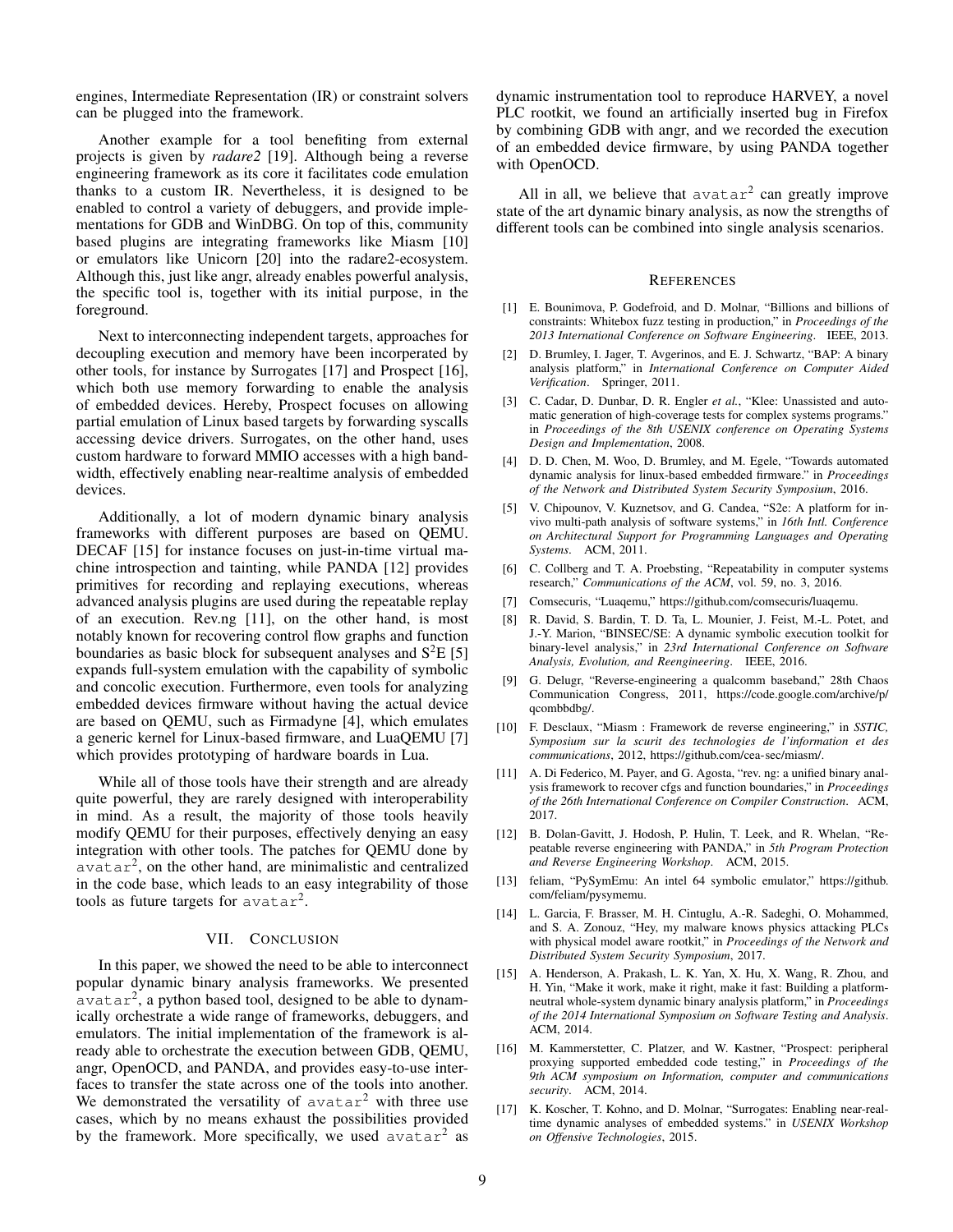- <span id="page-9-2"></span>[18] N. Nethercote and J. Seward, "Valgrind: a framework for heavyweight dynamic binary instrumentation," in *Conference on Programming Language Design and Implementation*. ACM, 2007.
- <span id="page-9-11"></span>[19] pancake, "radare2: unix-like reverse engineering framework and commandline tools," [http://radare.org.](http://radare.org)
- <span id="page-9-12"></span>[20] N. A. Quynh and D. H. Vu, "Unicorn-the ultimate CPU emulator."
- <span id="page-9-6"></span>[21] F. Saudel and J. Salwan, "Triton: A dynamic symbolic execution framework," in *SSTIC*, *Symposium sur la sécurité des technologies de linformation et des communications*, 2015.
- <span id="page-9-3"></span>[22] K. Serebryany, D. Bruening, A. Potapenko, and D. Vyukov, "Addresssanitizer: A fast address sanity checker." in *USENIX Annual Technical Conference*, 2012.
- <span id="page-9-0"></span>[23] Y. Shoshitaishvili, R. Wang, C. Salls, N. Stephens, M. Polino, A. Dutcher, J. Grosen, S. Feng, C. Hauser, C. Kruegel *et al.*, "Sok:(state of) the art of war: Offensive techniques in binary analysis," in *IEEE Symposium on Security and Privacy*. IEEE, 2016.
- <span id="page-9-4"></span>[24] Y. Shoshitaishvili, R. Wang, C. Salls, N. Stephens, M. Polino, A. Dutcher, J. Grosen, S. Feng, C. Hauser, C. Kruegel, and G. Vigna, "SoK: (State of) The Art of War: Offensive Techniques in Binary Analysis," in *IEEE Symposium on Security and Privacy*, 2016.
- <span id="page-9-7"></span>[25] N. Stephens, J. Grosen, C. Salls, A. Dutcher, R. Wang, J. Corbetta, Y. Shoshitaishvili, C. Kruegel, and G. Vigna, "Driller: Augmenting fuzzing through selective symbolic execution," in *Proceedings of the Network and Distributed System Security Symposium*, 2016.
- <span id="page-9-10"></span>[26] Trail of Bits, "GRR: High-throughput fuzzer and emulator of DECREE binaries," [https://github.com/trailofbits/grr.](https://github.com/trailofbits/grr)
- <span id="page-9-5"></span>[27] Trail of Bits, "Manticore: Symbolic execution for humans," [https:](https://github.com/trailofbits/manticore) [//github.com/trailofbits/manticore.](https://github.com/trailofbits/manticore)
- <span id="page-9-9"></span>[28] Trail of Bits, "A fuzzer and a symbolic executor walk into a cloud," 2016, [https://blog.trailofbits.com/2016/08/02/](https://blog.trailofbits.com/2016/08/02/engineering-solutions-to-hard-program-analysis-problems/) [engineering-solutions-to-hard-program-analysis-problems/.](https://blog.trailofbits.com/2016/08/02/engineering-solutions-to-hard-program-analysis-problems/)
- <span id="page-9-1"></span>[29] J. Zaddach, L. Bruno, A. Francillon, and D. Balzarotti, "Avatar: A framework to support dynamic security analysis of embedded systems' firmwares." in *Proceedings of the Network and Distributed System Security Symposium*, 2014.
- <span id="page-9-8"></span>[30] M. Zalewski, "American fuzzy lop," 2014, [http://lcamtuf.coredump.cx/](http://lcamtuf.coredump.cx/afl/) [afl/.](http://lcamtuf.coredump.cx/afl/)